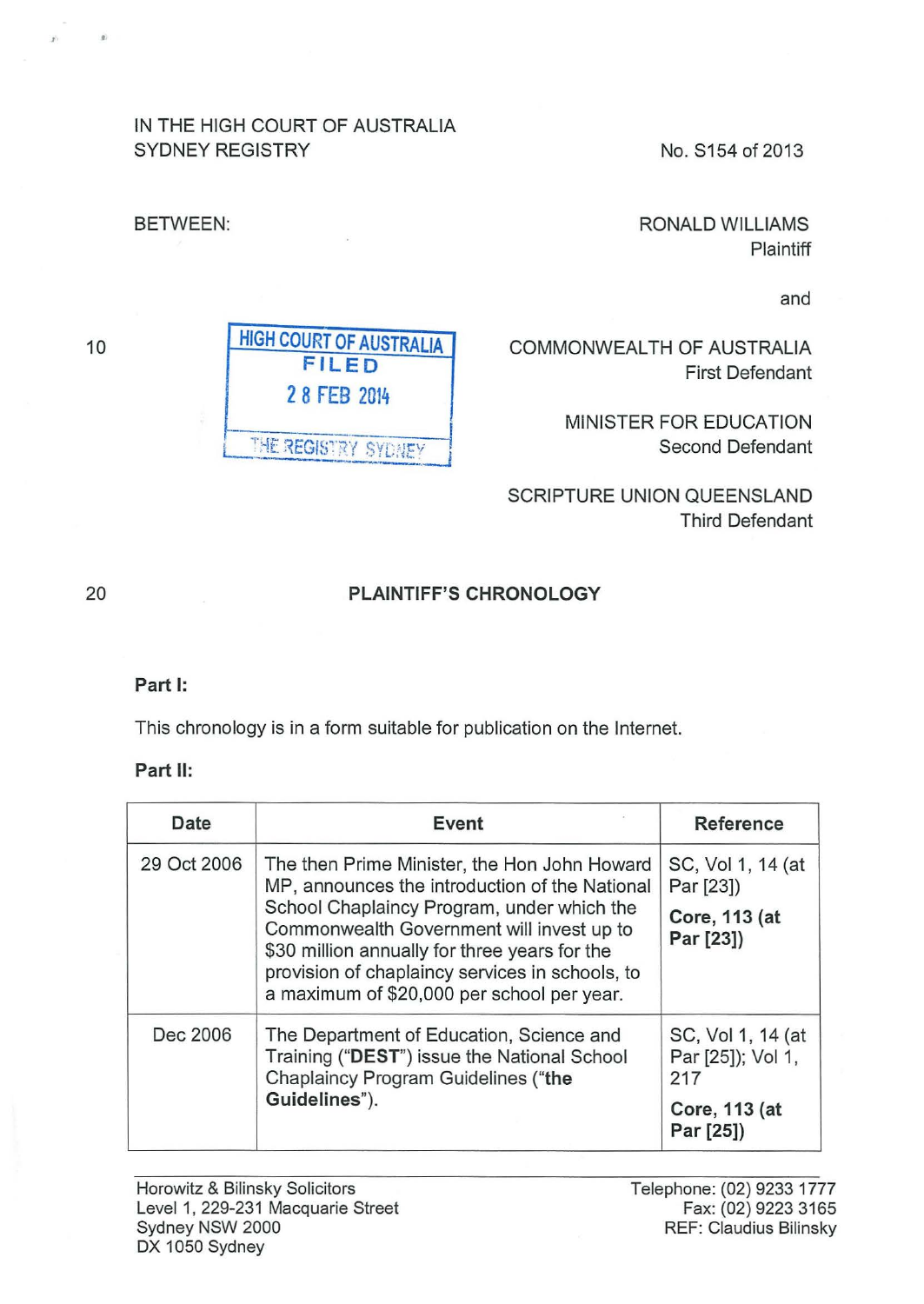| Mar 2007    | Scripture Union Queensland ("SUQ") publish a<br>profile statement for chaplains                                                                                                  | SC, Vol 1, 6 (at<br>Par [8]); Vol 1,<br>135<br>Core, 105 (at<br>Par [8]) |
|-------------|----------------------------------------------------------------------------------------------------------------------------------------------------------------------------------|--------------------------------------------------------------------------|
| 4 Apr 2007  | Application lodged with DEST for funding<br>under the NSCP in respect of chaplaincy<br>services at the Darling Heights State Primary<br>School in Toowoomba, Queensland ("the    | SC, Vol 1, 16 (at<br>Par [35]); Vol 1,<br>398<br>Core, 115 (at           |
|             | School")                                                                                                                                                                         | Par [35])                                                                |
| 9 Nov 2007  | The Commonwealth, as represented by DEST,<br>and SUQ execute a Funding Agreement for<br>the provision of funding under the NSCP for<br>Chaplaincy services to be provided at the | SC, Vol 1, 16 (at<br>Par [38]), Vol 1,<br>398<br>Core, 115 (at           |
|             | <b>School ("Darling Heights NSCP Funding</b><br>Agreement")                                                                                                                      | Par [38])                                                                |
| 3 Dec 2007  | By Administrative Arrangements Order, the<br>NSCP is brought within the responsibilities of                                                                                      | SC, Vol 1, 14 (at<br>Par [26])                                           |
|             | the Department of Education, Employment and<br>Workplace Relations ("DEEWR").                                                                                                    | Core, 113 (at<br>Par [26])                                               |
| Apr 2008    | Ms Julie Inskip begins providing chaplaincy<br>services at the School                                                                                                            | SC, Vol 1, 20 (at<br>Par [56])                                           |
|             |                                                                                                                                                                                  | Core, 119 (at<br>Par [56])                                               |
| 21 Nov 2009 | The Prime Minister, the Hon Kevin Rudd MP,<br>announces an extension of the NSCP to                                                                                              | SC, Vol 1,14 (at<br>Par [27]);                                           |
|             | December 2011 involving an additional<br>investment of \$42 million over the 2010 and<br>2011 school years.                                                                      | Core, 133 (at<br>Par [27])                                               |
| 5 Oct 2009  | The plaintiff's three eldest children enrol at the<br>School.                                                                                                                    | SC, Vol 1,1 (at<br>Par [2]);                                             |
|             |                                                                                                                                                                                  | <b>Core, 100 (at</b><br>Par [2])                                         |
| 27 Jan 2010 | The plaintiff's youngest child enrol at the<br>School                                                                                                                            | SC, Vol 1,1 (at<br>Par [2]);                                             |
|             |                                                                                                                                                                                  | <b>Core, 100 (at</b><br>Par [2])                                         |
| 13 May 2010 | The parties to the Darling Heights NSCP<br>Funding Agreement agree in writing, amongst                                                                                           | SC, Vol 1, 17 (at<br>Par [39]); Vol 1,                                   |

 $\mathbf{r}^{(i)}$  and  $\mathbf{r}^{(i)}$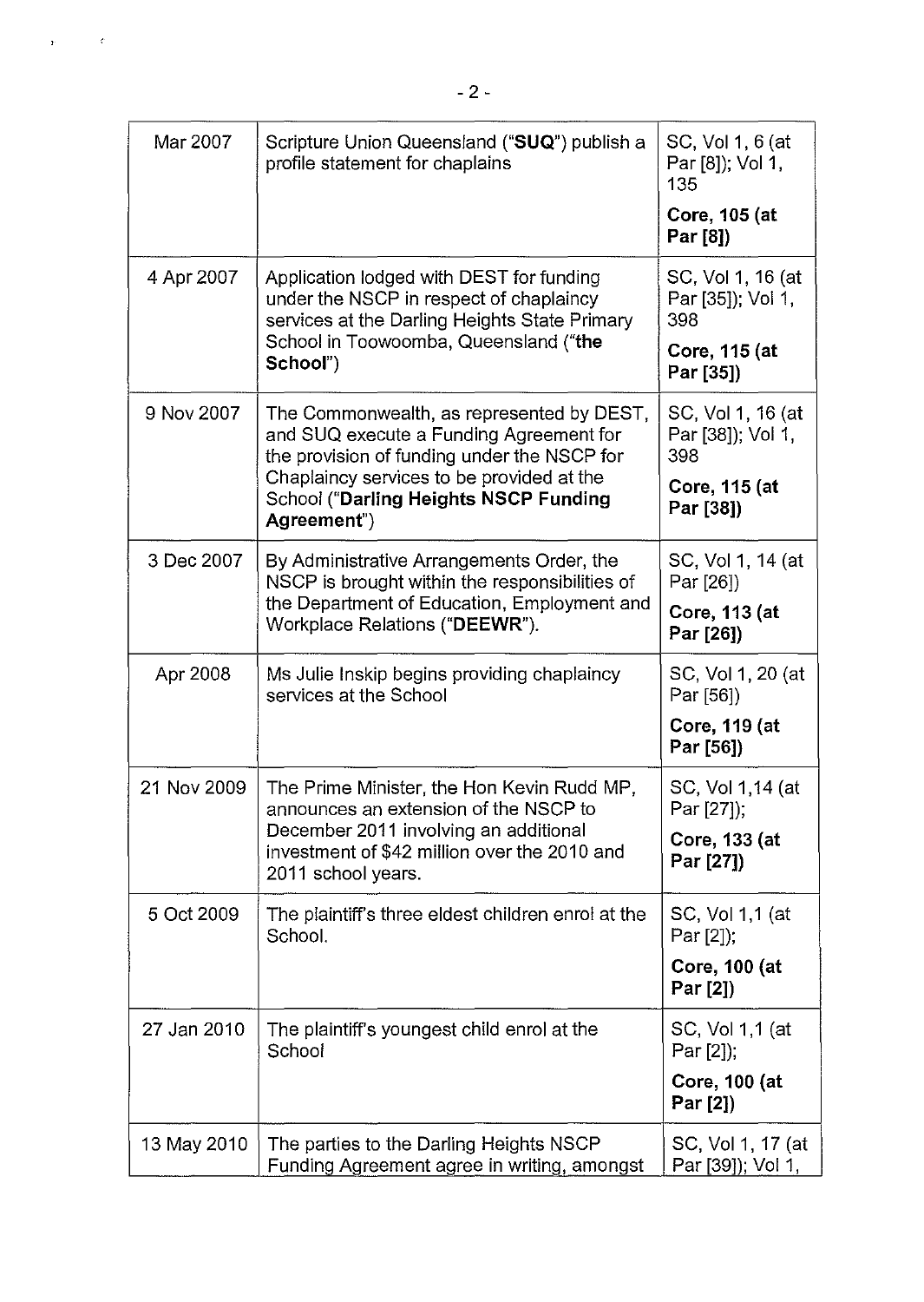|             | other things, to extend the completion date of<br>the agreement to 31 December 2011                                                                                                                                                                               | 458<br>Core, 116 (at<br>Par [39])                              |
|-------------|-------------------------------------------------------------------------------------------------------------------------------------------------------------------------------------------------------------------------------------------------------------------|----------------------------------------------------------------|
| 24 Jan 2011 | The State of Queensland enters into an<br>Agreement with SUQ for Chaplaincy Services.                                                                                                                                                                             | SC, Vol 1, 15 (at<br>Par [32]); Vol 1,<br>267                  |
|             |                                                                                                                                                                                                                                                                   | Core, 114 (at<br>Par [32])                                     |
| 29 Jun 2011 | The Appropriation Act (No. 1) 2011-2012 (Cth)<br>receives Royal Assent and commences<br>operation.                                                                                                                                                                | SC, Vol 1, 32 (at<br>Par [97]); Vol 5,<br>2022                 |
|             |                                                                                                                                                                                                                                                                   | Core, 131 (at<br>Par [97]), 338                                |
| 10 May 2011 | The Portfolio Budget Statements for the<br>Education, Employment and Workplace<br>Relations portfolio are tabled in the Senate in                                                                                                                                 | SC, Vol 1, 32 (at<br>Par [98]); Vol 5,<br>2052                 |
|             | relation to the Bill for the Appropriation Act<br>(No. 1) 2011-2012 (Cth).                                                                                                                                                                                        | Core, 131 (at<br>Par [98]), 368                                |
| May 2011    | SUQ publish a Profile and Role Statement for<br>School Chaplains.                                                                                                                                                                                                 | SC, Vol 1, 6 (at<br>Par [9]); Vol 1,<br>139                    |
|             |                                                                                                                                                                                                                                                                   | Core, 105 (at<br>Par [9])                                      |
| 7 Sep 2011  | The then Minister for School Education, Early<br>Childhood and Youth announces, amongst<br>other things, that the Government will be                                                                                                                              | SC, Vol 1, 17 (at<br>Par [40]); Vol 1,<br>463                  |
|             | extending the NSCP to up to an extra 1000<br>schools from 2012, the NSCP would be<br>extended to include funding for qualified<br>secular welfare workers and the NSCP is re-<br>named the "National School Chaplaincy and<br>Student Welfare Program" ("NSCSWP") | Core, 116 (at<br>Par [40])                                     |
| Sep 2011    | DEEWR issue the "National School Chaplaincy<br>and Student Welfare Program Guidelines"<br>("NSCSWP Guidelines"), setting out<br>requirements for the administration and                                                                                           | SC, Vol 1, 18 (at<br>Par [43]); Vol 2,<br>503<br>Core, 117 (at |
|             | delivery of the NSCSWP from 1 January 2012                                                                                                                                                                                                                        | Par [43])                                                      |
| 8 Nov 2011  | A School Chaplaincy Partnership Agreement is<br>executed by SUQ and by the Darling Heights<br>State School Local Chaplaincy Committee and                                                                                                                         | SC, Vol 1, 20 (at<br>Par [55]); Vol 2,<br>979                  |

ŗ

 $\sim$ 

 $\ddot{\phantom{0}}$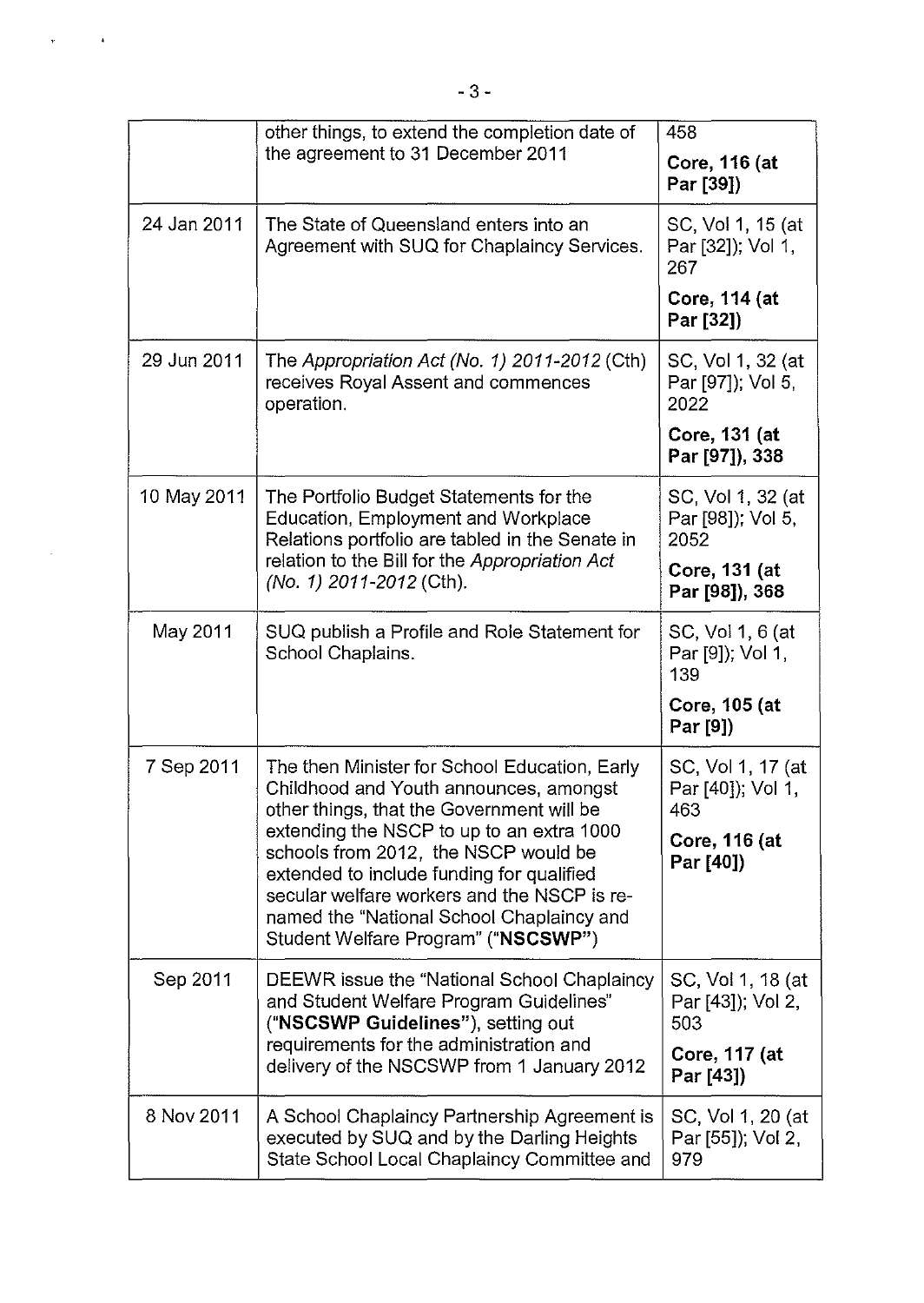|                 | the School Administration.                                                                                                               | Core, 119 (at<br>Par [55])                      |
|-----------------|------------------------------------------------------------------------------------------------------------------------------------------|-------------------------------------------------|
| <b>Nov 2011</b> | The School lodges, through DEEWR's online<br>system, a National School Chaplaincy and<br>Student Welfare Program Continuation of         | SC, Vol 1, 19 (at<br>Par [51]); Vol 2,<br>962   |
|                 | Service Submission.                                                                                                                      | Core, 117 (at<br>Par [51]), 202                 |
| 21 Dec 2011     | The Commonwealth, as represented by<br>DEEWR, and SUQ execute a Funding<br>Agreement for the provision of funding under                  | SC, Vol 1, 28 (at<br>Par [75]); Vol 3,<br>1277  |
|                 | the NSCSWP in respect of Chaplaincy<br>services at the School ("The SUQ Funding<br>Agreement").                                          | Core, 127 (at<br>Par [75]), 224                 |
| 11 Jan 2012     | The Commonwealth, through DEEWR,<br>transfers the sum of \$2,201,100.00 to SUQ, of<br>which \$11,000.00 is allocated to the provision    | SC, Vol 1, 31 (at<br>Par [90]); Vol 5,<br>1955  |
|                 | of chaplaincy services at the School for the<br>purposes of the NSCSWP                                                                   | <b>Core, 130 (at</b><br>Par [90])               |
| 9 Feb 2012      | The Portfolio Additional Estimates Statements<br>in support of the 2011-2012 Additional<br>Estimates for the Education, Employment and   | SC, Vol 1, 32 (at<br>Par [100]); Vol 5,<br>2147 |
|                 | Workplace Relations portfolio is tabled in the<br>Senate in relation to the Bill for the<br>Appropriation Act (No. 3) 2011-2012 (Cth).   | Core, 131(at Par<br>[100]                       |
| 1 Feb 2012      | The Commonwealth and SUQ execute a Deed<br>of Variation ("First Deed of Variation") for the<br>purposes of varying the terms of the SUQ  | SC, Vol 1, 28 (at<br>Par [76]); Vol 3,<br>1340  |
|                 | <b>Funding Agreement</b>                                                                                                                 | Core, 127 (at<br>Par [76])                      |
| 4 Apr 2012      | The Appropriation Act (No. 3) $2011 - 2012$ (Cth)<br>receives Royal Assent and commences<br>operation.                                   | SC, Vol 1, 32 (at<br>Par [99]); Vol 5,<br>2126  |
|                 |                                                                                                                                          | Core, 131 (at Par<br>[99])                      |
| 18 Apr 2012     | The Commonwealth and SUQ execute a Deed<br>of Variation ("Second Deed of Variation") for<br>the purposes of varying the terms of the SUQ | SC, Vol 1, 29 (at<br>Par [77]); Vol 3,<br>1362  |
|                 | <b>Funding Agreement</b>                                                                                                                 | Core, 128 (at<br>Par [77])                      |
| Apr 2012        | DEEWR issue Revision 1 of the NSCSWP                                                                                                     | SC, Vol 1, 18 (at                               |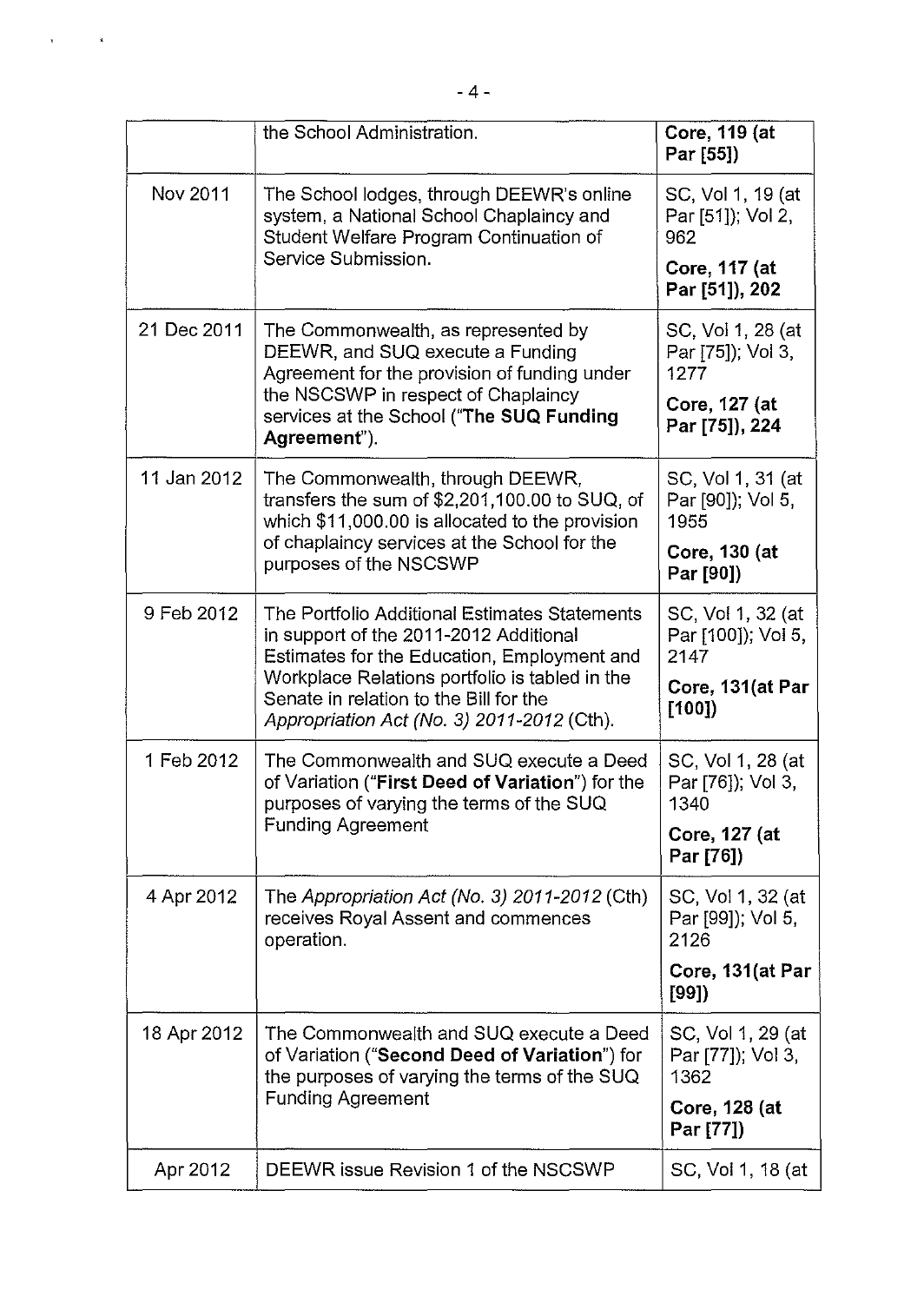|             | Guidelines (NSCSWP Guidelines Revision<br>1), which vary and revise certain stipulations in<br>the NSCSWP Guidelines.                           | Par [44]); Vol 2,<br>566<br>Core, 117 (at<br>Par [44]) |
|-------------|-------------------------------------------------------------------------------------------------------------------------------------------------|--------------------------------------------------------|
| 10 May 2012 | The Portfolio Budget Statements for the<br>Education, Employment and Workplace<br>Relations portfolio are tabled in the Senate in               | SC, Vol 1, 33 (at<br>Par [102]); Vol 5,<br>2219        |
|             | relation to the Bill for the Appropriation Act<br>(No. 1) 2012-2013 (Cth).                                                                      | Core, 132 (at<br>Par [102]), 466                       |
| 11 May 2012 | The Commonwealth and SUQ execute a Deed<br>of Variation ("Third Deed of Variation") for the<br>purposes of varying the terms of the SUQ         | SC, Vol 1, 29 (at<br>Par [78]); Vol 3,<br>1385         |
|             | <b>Funding Agreement</b>                                                                                                                        | Core, 128 (at<br>Par [78])                             |
| May 2012    | DEEWR issue Revision 2 of the NSCSWP<br><b>Guidelines ("NSCSWP Guidelines Revision</b><br>2"), which vary and revise certain stipulations       | SC, Vol 1, 18 (at<br>Par [45]); Vol 2,<br>631          |
|             | in the NSCSWP Guidelines Revision 1                                                                                                             | Core, 117 (at<br>Par [45])                             |
| 4 Jun 2012  | The State of Queensland enters into an<br>Agreement with SUQ for Chaplaincy Services                                                            | SC, Vol 1, 15 (at<br>Par [32]); Vol 1,<br>313          |
|             |                                                                                                                                                 | Core, 114 (at<br>Par [32])                             |
| 12 Jun 2012 | The Commonwealth and SUQ execute a Deed<br>of Variation ("Fourth Deed of Variation") for<br>the purposes of varying the terms of the SUQ        | SC, Vol 1, 29 (at<br>Par [79]); Vol 3,<br>1408         |
|             | <b>Funding Agreement</b>                                                                                                                        | Core, 128 (at<br>Par [79])                             |
| 20 Jun 2012 | The High Court makes orders and publishes its<br>reasons in Williams -v- Commonwealth of<br>Australia [2012] HCA 23                             |                                                        |
| 28 Jun 2012 | The Commonwealth Parliament passes, and<br>Royal Assent is given to, the Financial<br>Framework Legislation Amendment Act (No. 3)<br>2012 (Cth) |                                                        |
| 28 Jun 2012 | The Appropriation Act (No. 1) 2012-2013 (Cth)<br>receive Royal Assent and commences<br>operation.                                               | SC, Vol 1, 33 (at<br>Par [101]); Vol 5,<br>2195        |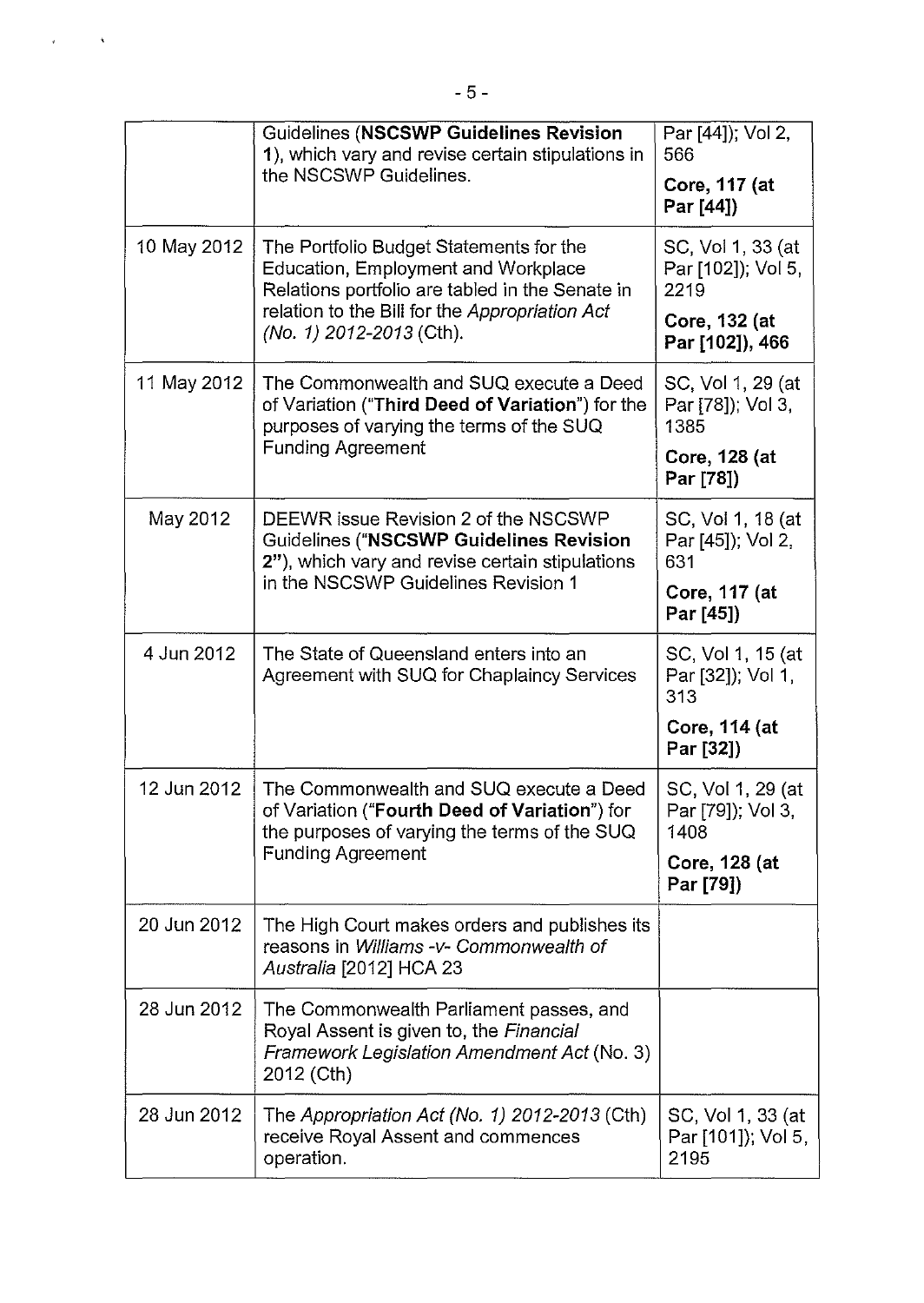|                  |                                                                                                                                                                                                                 | Core, 132 (at Par<br>$[101]$ , 442                                               |
|------------------|-----------------------------------------------------------------------------------------------------------------------------------------------------------------------------------------------------------------|----------------------------------------------------------------------------------|
|                  |                                                                                                                                                                                                                 |                                                                                  |
| 29 Jun 2012      | The Commonwealth, through DEEWR,<br>transfers the sum of \$6,290,900.00 to SUQ, of<br>which \$11,000.00 is allocated to the provision<br>of chaplaincy services at the School for the<br>purposes of the NSCSWP | SC, Vol 1, 31 (at<br>Par [91]); Vol 5,<br>1967<br>Core, 130 (at<br>Par [91])     |
| 18 Jul 2012      | The Commonwealth and SUQ execute a Deed<br>of Variation ("Fifth Deed of Variation") for the<br>purposes of varying the terms of the SUQ<br><b>Funding Agreement</b>                                             | SC, Vol 1, 29 (at<br>Par [80]); Vol 4,<br>1441<br>Core, 128 (at<br>Par [80])     |
| <b>July 2012</b> | DEEWR issue Revision 3 of the NSCSWP<br>Guidelines ("NSCSWP Guidelines Revision<br>3"), which vary and revise certain stipulations<br>in the NSCSWP Guidelines Revision 2                                       | SC, Vol 1, 18 (at<br>Par [46]); Vol 2,<br>696<br>Core, 117 (at<br>Par [46])      |
| 29 Aug 2012      | The Commonwealth and SUQ execute a Deed<br>of Variation ("Sixth Deed of Variation") for the<br>purposes of varying the terms of the SUQ<br><b>Funding Agreement</b>                                             | SC, Vol 1, 29 (at<br>Par [81]); Vol 4,<br>1492<br>Core, 128(at Par<br>[81]       |
| 30 Oct 2012      | The Commonwealth and SUQ execute a Deed<br>of Variation ("Seventh Deed of Variation") for<br>the purposes of varying the terms of the SUQ<br><b>Funding Agreement</b>                                           | SC, Vol 1, 29 (at<br>Par [82]); Vol 4,<br>1543<br>Core, 128 (at<br>Par [82])     |
| 13 Dec 2012      | SUQ submit through DEEWR's online system,<br>School Entry Point, a NSCSWP Progress<br>Report for the School in respect of the<br>reporting period 1 January 2012 to 31<br>December 2012                         | SC, Vol 1, 20 (at<br>Par [57]); Vol 2,<br>994<br>Core, 119 (at<br>Par [57]), 219 |
| Dec 2012         | DEEWR issue Revision 4 of the NSCSWP<br><b>Guidelines ("NSCSWP Guidelines Revision</b><br>4"), which vary and revise certain stipulations<br>in the NSCSWP Guidelines Revision 3                                | SC, Vol 1, 18 (at<br>Par [47]); Vol 2,<br>761<br>Core, 117 (at<br>Par [47])      |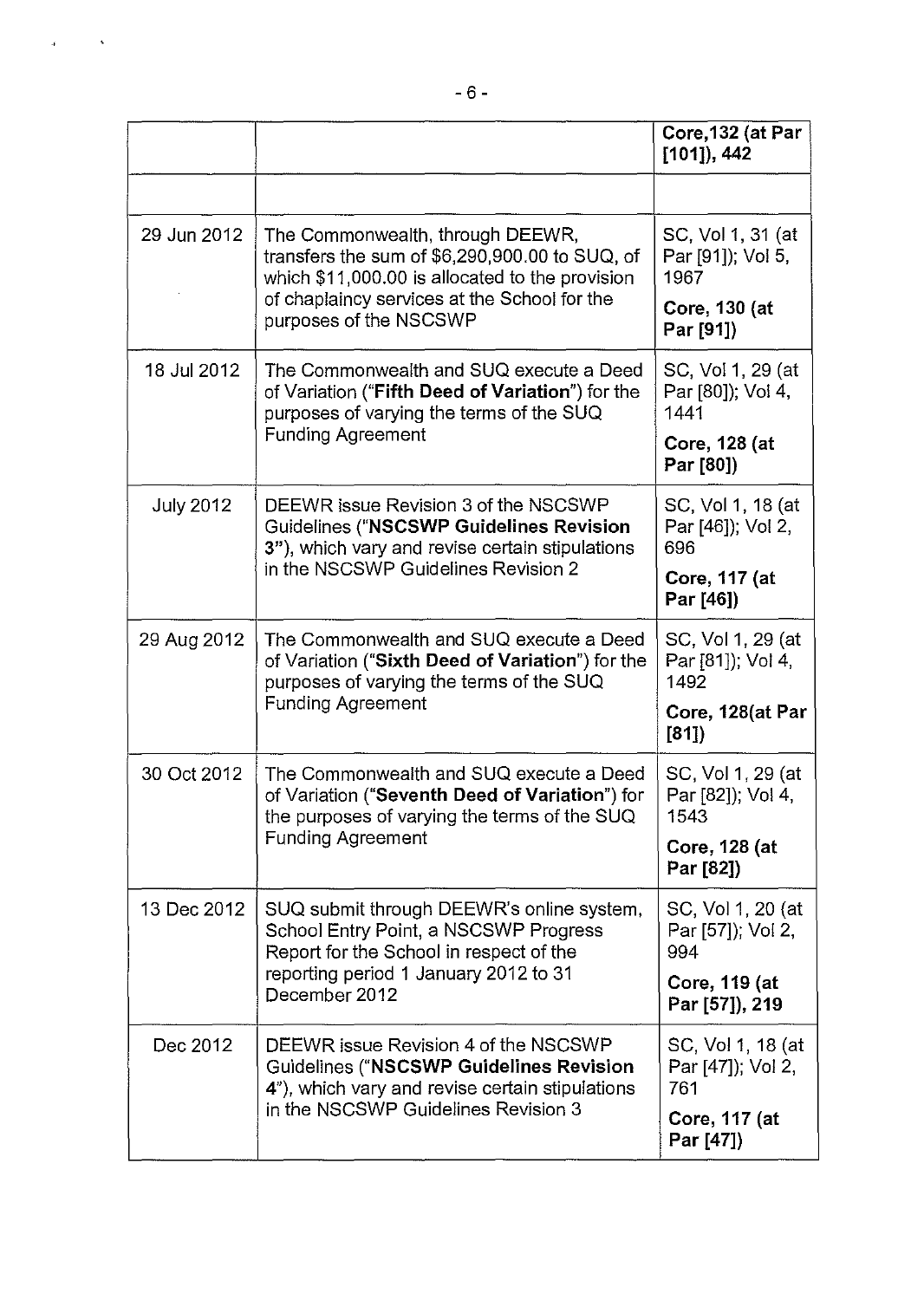|             | -7-                                                                                                                                                                       |                                                                 |
|-------------|---------------------------------------------------------------------------------------------------------------------------------------------------------------------------|-----------------------------------------------------------------|
| 2 Jan 2013  | The Commonwealth and SUQ execute a Deed<br>of Variation ("Eighth Deed of Variation") for<br>the purposes of varying the terms of the SUQ<br><b>Funding Agreement</b>      | SC, Vol 1, 30 (at<br>Par [83]); Vol 4,<br>1594<br>Core, 129 (at |
|             |                                                                                                                                                                           | Par [83])                                                       |
| 15 Jan 2013 | The Commonwealth, through DEEWR,<br>transfers the sum of $$11,024,642.20$ to SUQ,<br>of which \$22,000.00 is allocated to the                                             | SC, Vol 1, 31 (at<br>Par [92]); Vol 5,<br>1996                  |
|             | provision of chaplaincy services at the School<br>for the purposes of the NSCSWP                                                                                          | Core, 130 (at<br>Par [92])                                      |
| 29 Jan 2013 | Queensland Department of Education,<br>Training and Employment, publish procedural<br>policy entitled "Chaplaincy Services in                                             | SC, Vol 1, 15 (at<br>Par [29]); Vol 1,<br>259                   |
|             | Queensland State Schools"                                                                                                                                                 | Core, 114 (at<br>Par [29])                                      |
| 11 Feb 2013 | The Commonwealth and SUQ execute a Deed<br>of Variation ("Ninth Deed of Variation") for the<br>purposes of varying the terms of the SUQ                                   | SC, Vol 1, 30 (at<br>Par [84]); Vol 4,<br>1645                  |
|             | <b>Funding Agreement</b>                                                                                                                                                  | <b>Core, 129 (at</b><br>Par [84])                               |
| 14 May 2013 | The Portfolio Budget Statements for the<br>Education, Employment and Workplace<br>Relations portfolio are tabled in the Senate in                                         | SC, Vol 1, 33 (at<br>Par [104]); Vol 5,<br>2334                 |
|             | relation to the Bill for the Appropriation Act<br>(No. 1) 2013-2014 (Cth).                                                                                                | Core, 132 (at<br>Par [104]), 581                                |
| 18 Jun 2013 | The Commonwealth and SUQ execute a Deed<br>of Variation ("Tenth Deed of Variation") for<br>the purposes of varying the terms of the SUQ<br><b>Funding Agreement</b>       | SC, Vol 1, 30 (at<br>Par [85]); Vol 4,<br>1696                  |
|             |                                                                                                                                                                           | Core, 129 (at<br>Par [85])                                      |
| 29 Jun 2013 | The Appropriation Act (No. 1) 2013-2014 (Cth)<br>receives Royal Assent and commences<br>operation.                                                                        | SC, Vol 1, 33 (at<br>Par [103]); Vol 5,<br>2307                 |
|             |                                                                                                                                                                           | Core, 132 (at<br>Par [103]), 554                                |
| Jun 2013    | DEEWR issue Revision 5 of the NSCSWP<br>Guidelines ("NSCSWP Guidelines Revision<br>5"), which vary and revise certain stipulations<br>in the NSCSWP Guidelines Revision 4 | SC, Vol 1, 19 (at<br>Par [48]), Vol 2,<br>828                   |
|             |                                                                                                                                                                           | Core, 118 (at                                                   |

 $\sim$   $\sim$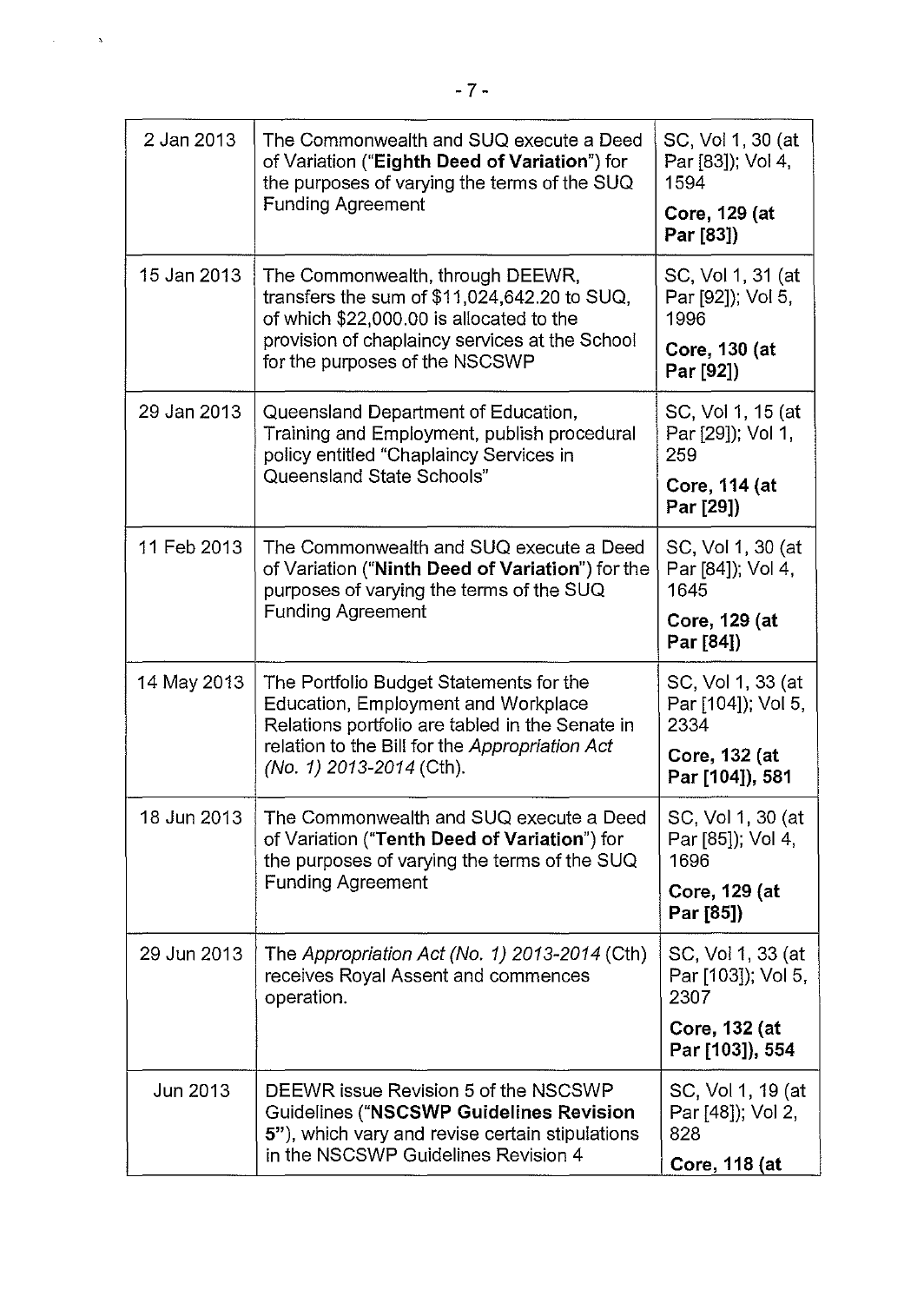|             |                                                                                                                                                                                                                           | Par [48])                                      |
|-------------|---------------------------------------------------------------------------------------------------------------------------------------------------------------------------------------------------------------------------|------------------------------------------------|
| 31 Jul 2013 | The Commonwealth and SUQ execute a Deed<br>of Variation ("Eleventh Deed of Variation") for<br>the purposes of varying the terms of the SUQ<br><b>Funding Agreement</b>                                                    | SC, Vol 1, 30 (at<br>Par [86]); Vol 4,<br>1749 |
|             |                                                                                                                                                                                                                           | Core, 129 (at<br>Par [86])                     |
| Sep 2013    | As a result of an Administrative Arrangements<br>Order, the NSCSWP is brought within the<br>responsibilities of the Department of Education                                                                               | SC, Vol 1, 19 (at<br>Par [49])                 |
|             |                                                                                                                                                                                                                           | Core, 118 (at<br>Par [49])                     |
| 15 Nov 2013 | The Commonwealth and SUQ execute a Deed<br>of Variation ("Twelfth Deed of Variation") for<br>the purposes of varying the terms of the SUQ<br><b>Funding Agreement</b>                                                     | SC, Vol 1, 30 (at<br>Par [87]); Vol 4,<br>1802 |
|             |                                                                                                                                                                                                                           | Core, 129 (at<br>Par [87])                     |
| 29 Nov 2013 | SUQ publish revised Role Statement                                                                                                                                                                                        | SC, Vol 1, 6 (at<br>Par [9]); Vol 1,<br>142    |
|             |                                                                                                                                                                                                                           | Core, 105 (at<br>Par [9])                      |
| Dec 2013    | The Department of Education issue Revision 6<br>of the NSCSWP Guidelines ("NSCSWP<br>Guidelines Revision 6"), which vary the<br>NSCSWP Guidelines Revision 5 to refer to the<br>Department of Education rather than DEEWR | SC, Vol 1, 19 (at<br>Par [50]); Vol 2,<br>895  |
|             |                                                                                                                                                                                                                           | Core, 118 (at<br>Par [50]), 135                |
| 7 Jan 2014  | The Commonwealth and SUQ execute a Deed<br>of Variation ("Thirteenth Deed of Variation")<br>for the purposes of varying the terms of the<br><b>SUQ Funding Agreement</b>                                                  | SC, Vol 1, 30 (at<br>Par [88]); Vol 4,<br>1853 |
|             |                                                                                                                                                                                                                           | Core, 129 (at<br>Par [88])                     |
| 23 Jan 2014 | The Commonwealth and SUQ executed a<br>Deed of Variation ("Fourteenth Deed of<br><b>Variation</b> ") for the purposes of varying the<br>terms of the SUQ Funding Agreement                                                | SC, Vol 1, 31 (at<br>Par [89]); Vol 4,<br>1904 |
|             |                                                                                                                                                                                                                           | <b>CORE, 130 (at</b><br>Par [89]), 287         |